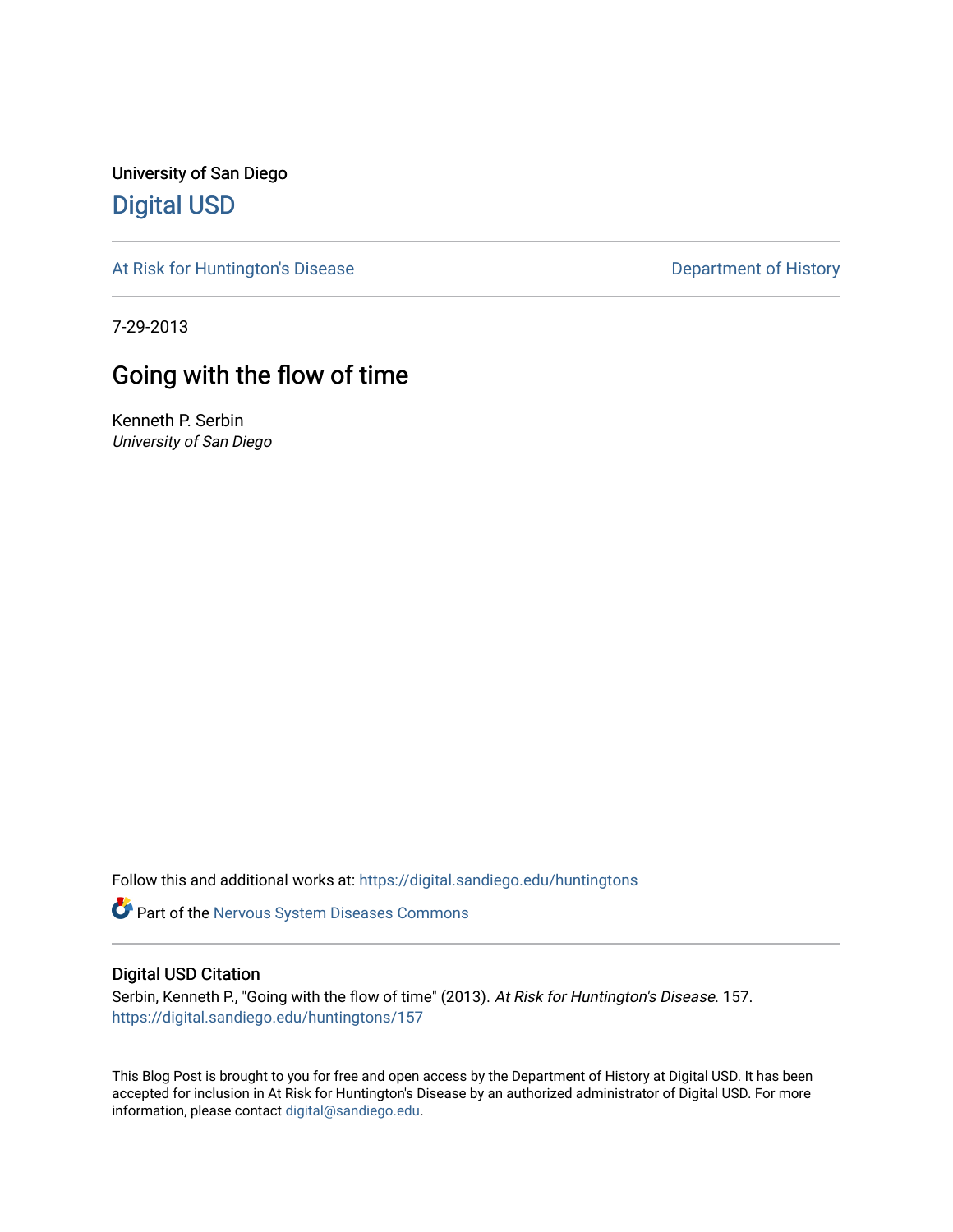# [At Risk for Huntington's Disease](http://curehd.blogspot.com/)

*HD is a genetically caused brain disorder that causes uncontrollable bodily movements and robs people's ability to walk, talk, eat, and think. The final result is a slow, ugly death. Children of parents with HD have a 50-50 chance of inheriting the disease. There is no cure or treatment.*

# Blog Archive

- $\blacktriangleright$  [2021](http://curehd.blogspot.com/2021/)(12)
- $\blacktriangleright$  [2020](http://curehd.blogspot.com/2020/) (16)
- $\blacktriangleright$  [2019](http://curehd.blogspot.com/2019/) (19)
- $\blacktriangleright$  [2018](http://curehd.blogspot.com/2018/) (16)
- $2017(14)$  $2017(14)$
- $2016(13)$  $2016(13)$
- $\blacktriangleright$  [2015](http://curehd.blogspot.com/2015/) (24)
- $\blacktriangleright$  [2014](http://curehd.blogspot.com/2014/) (24)
- $'$  [2013](http://curehd.blogspot.com/2013/) (30)
- [►](javascript:void(0)) [December](http://curehd.blogspot.com/2013/12/) (3)
- [►](javascript:void(0)) [November](http://curehd.blogspot.com/2013/11/) (3)
- [►](javascript:void(0)) [October](http://curehd.blogspot.com/2013/10/) (3)
- [►](javascript:void(0)) [September](http://curehd.blogspot.com/2013/09/) (3)
- $\blacktriangleright$  [August](http://curehd.blogspot.com/2013/08/) (2)  $\nabla$  [July](http://curehd.blogspot.com/2013/07/) (1) [Going](http://curehd.blogspot.com/2013/07/going-with-flow-of-time.html) with the flow of
- time
- $\blacktriangleright$  [June](http://curehd.blogspot.com/2013/06/) (1)
- $\blacktriangleright$  [May](http://curehd.blogspot.com/2013/05/) (3)
- $\blacktriangleright$  [April](http://curehd.blogspot.com/2013/04/) (4)
- $\blacktriangleright$  [March](http://curehd.blogspot.com/2013/03/) (2)
- $\blacktriangleright$  [February](http://curehd.blogspot.com/2013/02/) (3)
- $\blacktriangleright$  [January](http://curehd.blogspot.com/2013/01/) (2)
- $\blacktriangleright$  [2012](http://curehd.blogspot.com/2012/) (26)
- $2011(33)$  $2011(33)$
- $2010(26)$  $2010(26)$
- $\blacktriangleright$  [2009](http://curehd.blogspot.com/2009/) (21)
- $\blacktriangleright$  [2008](http://curehd.blogspot.com/2008/) $(7)$
- $\blacktriangleright$  [2007](http://curehd.blogspot.com/2007/) $(7)$
- $\blacktriangleright$  [2006](http://curehd.blogspot.com/2006/) (4)
- $\blacktriangleright$  [2005](http://curehd.blogspot.com/2005/) (17)

# About Me **GENE [VERITAS](https://www.blogger.com/profile/10911736205741688185)**

View my [complete](https://www.blogger.com/profile/10911736205741688185) profile

# HD Links

[Huntington's](http://www.hdsa.org/) Disease Society of America [International](http://www.huntington-assoc.com/) Huntington **Association** 

### MONDAY, JULY 29, 2013

# Going with the flow of time

Like many in our fast-paced era, early in life I developed an acute sense of time. Patience with others, with life, and with *myself* was not one of my virtues.

After learning in 1995 that my mother had Huntington's disease and that I had a 50-50 chance of inheriting the devastating mutation, my anxiety about the passage of time multiplied.

On one level, I definitely came to appreciate the preciousness of time – especially after testing positive for HD in 1999 and seeing my mother succumb to the disease in 2006 at the age of 68.

On another level, however, worries about time have continued to gnaw at my mind. I strive to enjoy life, providing for and spending time with my family, but also to create a legacy as a scholar, writer, HD advocate, and citizen. As I [once wrote,](http://curehd.blogspot.com/2010/01/squeezing-in-life.html) "I'm squeezing as much as I can into my life before the symptoms start."

### **'Tricking' time**

For a long time I've believed that I can somehow trick time, getting more than 24 hours out of a day.

Not long after I had learned of my mother's HD, one of my students asked me why I walked so quickly around the campus. "I have so much to do!" I replied while pondering my professional ambition and worrying about my vulnerability to the disease.

I frequently recall a radio segment about a former federal cabinet official whose ambition led him to obsess about reducing to the absolute minimum the time spent on each detail in getting ready in the morning.

Identifying with that attitude, I find it simultaneously fascinating and tragic.

Though I know that going to bed at a regular time contributes to good neurological health, I often stay up late, thinking that if I just squeeze in a bit more work or one more TV show, I'll somehow have gotten more time out of the day.

So much of my life is tied to the mystery of time, including a self-esteem reliant on a sense of accomplishment and recognition. If it weren't for this damned time, I could do so much more!

Defeating time is the avenue to feeling powerful, and toward the goal of defeating Huntington's disease.

Ultimately, to defeat time is to defeat death itself. This desire is a not uncommon phenomenon as people age, but the specter of HD makes it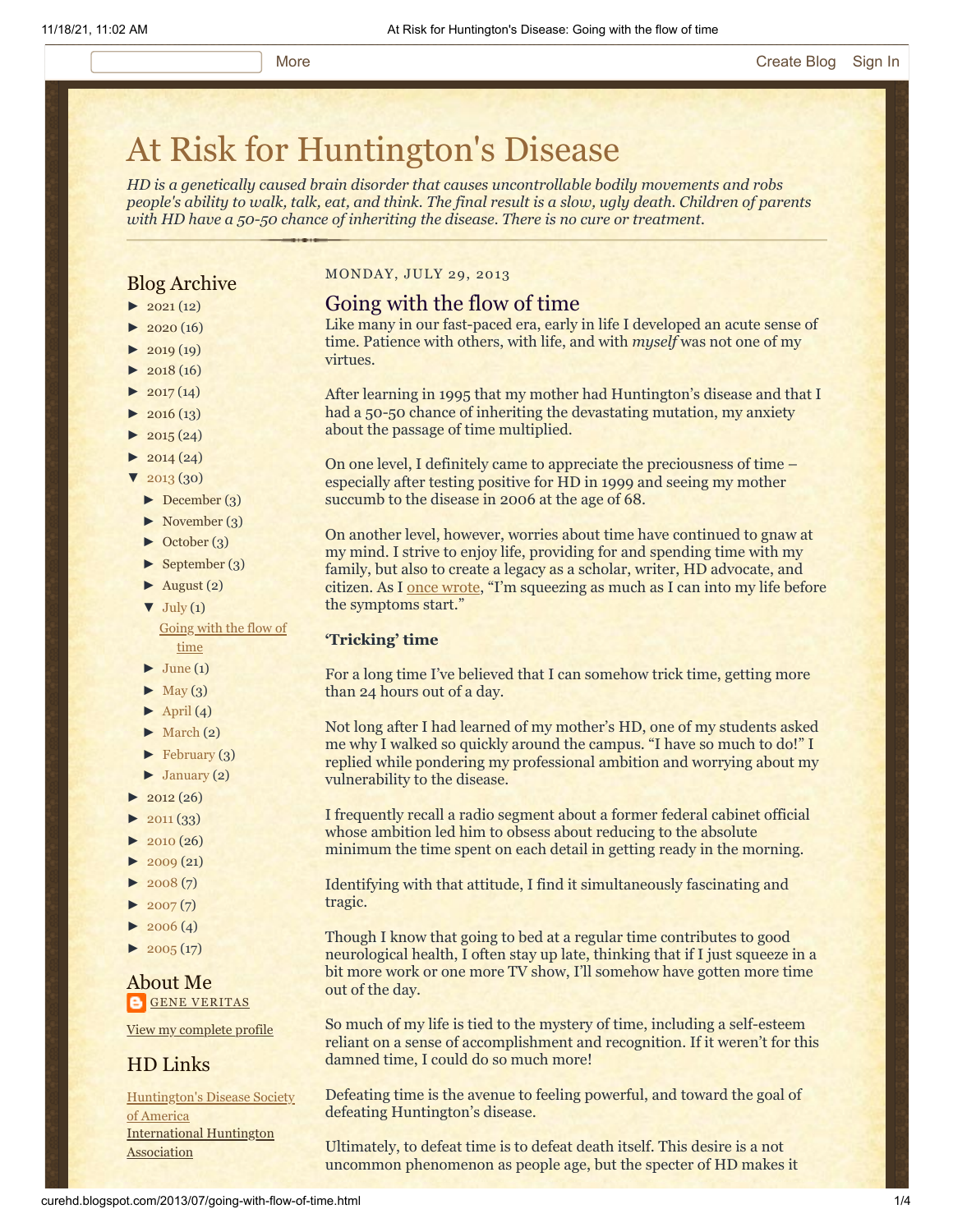[Huntington's](http://hddrugworks.org/) Disease Drug **Works** [Huntington's](http://www.hdlighthouse.org/) Disease **Lighthouse Hereditary Disease [Foundation](http://www.hdfoundation.org/)** [Huntington's](http://www.hdac.org/) Disease Advocacy Center Thomas [Cellini Huntington's](http://www.ourtchfoundation.org/) Foundation HDSA Orange County (CA) [Affiliate](http://www.hdsaoc.org/) HD Free with [PGD!](http://www.hdfreewithpgd.com/) [Stanford](http://www.stanford.edu/group/hopes/) HOPES Earth Source [CoQ10,](http://www.escoq10.com/) Inc.

# HD Blogs and Individuals

Chris Furbee: [Huntingtons](http://www.huntingtonsdance.org/) **Dance** Angela F.: Surviving [Huntington's?](http://survivinghuntingtons.blogspot.com/) Heather's [Huntington's](http://heatherdugdale.angelfire.com/) Disease Page

unavoidable.

### **Counteracting anxiety**

To counteract the anxiety about time and HD, I have employed some key strategies. I work with a psychotherapist, take medications to stave off anxiety [and depression, and subscribe to the philosophy of](http://dontsweat.com/) *Don't Sweat the Small Stuff … and it's all small stuff*. I also try to exercise, live in the moment, and to connect with my spiritual dimension, for example, by attending Mass.

When brushing my teeth seems to take forever because I'm anxious about getting to a seemingly more important upcoming activity, I try to remember the advice of the Vietnamese Buddhist monk Thich Nhat Hanh to savor the simplest of experiences as part of the process of life.

I've also sought wisdom about time from the scientific minds of our era.

However, after reading biographies of [Stephen Hawking](http://curehd.blogspot.com/2012/04/from-paralyzed-genius-lessons-of.html) and Albert Einstein, [I've understood clearly how we are in the infancy of definin](http://www.amazon.com/Einstein-A-Life-Denis-Brian/dp/0471193623)g and comprehending the dimension called time.

We can't even perceive time with our five senses – except for the fact that our bodies age and diseases like HD take their inevitable toll.

# **A terrible delusion**

Last month, in a conversation with my psychotherapist, I came to the healthy realization about how I have deluded myself about tricking time.

A few weeks later, I departed with my family for a three-week trip in Europe.

Once again, [vacation time](http://curehd.blogspot.com/2010/08/traveling-across-america-togetherness.html) provided me with a small but stimulating break from the routine of work and the challenges of living at risk for HD.

Amidst the excitement of visits to cities like Berlin, Prague, and Vienna, I maintained my daily morning meditation.

As we whisked through Europe, the mystery of time once again loomed.

I wanted to stop time so that the great moments with my family would never end.

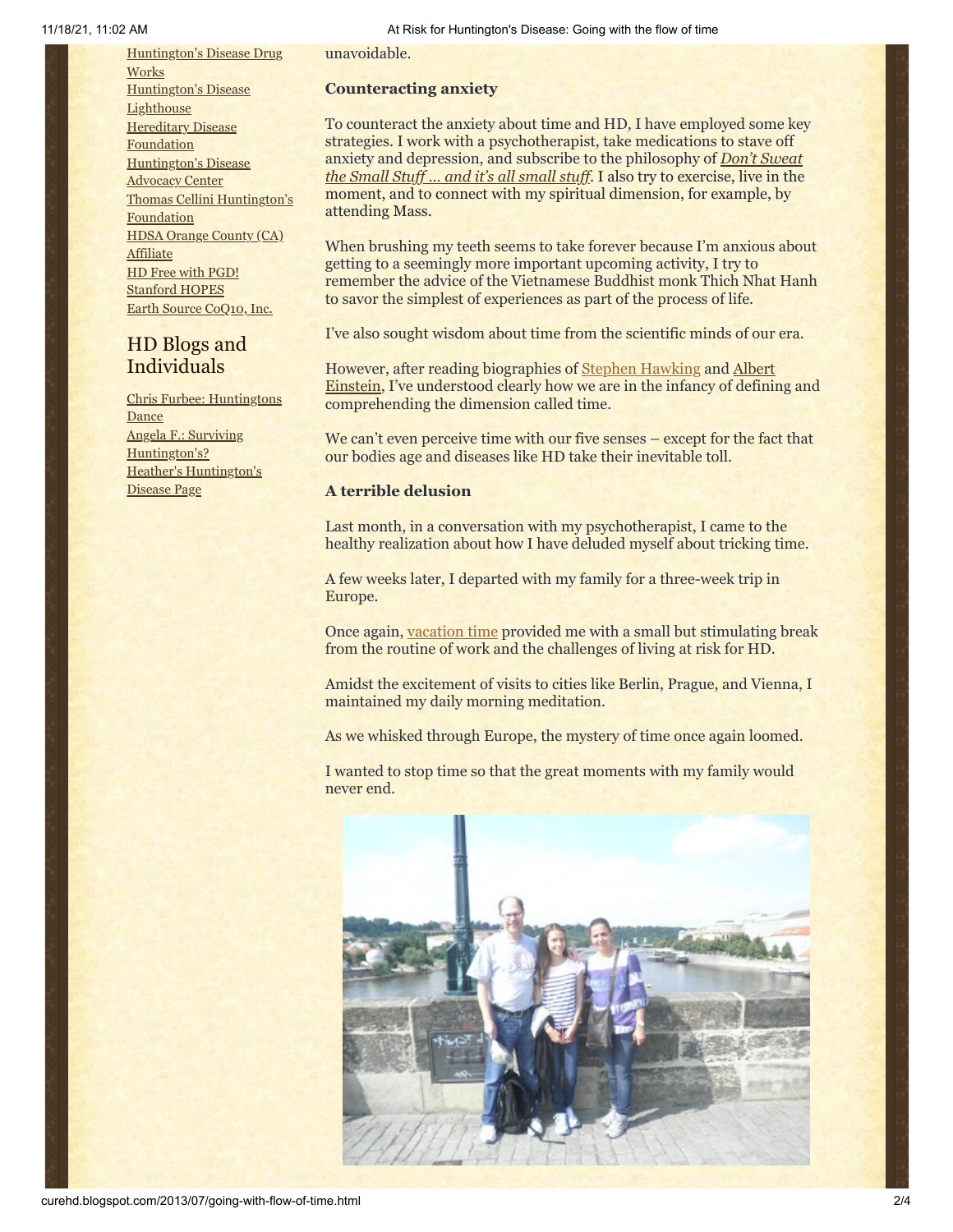11/18/21, 11:02 AM At Risk for Huntington's Disease: Going with the flow of time

*Kenneth Serbin (left) with daughter Bianca and wife Regina on the Charles Bridge in Prague (family photo)*

### **A revelation**

However, during one moment of meditation, I had a mini-revelation about time.

I told myself: "You cannot trick time. You must be *with* time and *part* of time. You cannot go against time. You must accept it. You must flow with it."

In the days since, I have felt a renewed sense of peace.

I don't believe outcomes are preordained, but I *do* feel that I must no longer resist the flow of time.

I cannot extend my time. I must live with the amount I have as best I can.

I must approach life, including the threat of Huntington's disease, with acceptance, even as I strive daily to make a difference.

Although scientists are working feverishly on potential clinical trials, treatments may not appear in time to save me.

I can help, I can hope, and I can wish progress for everyone in the HD community. But I cannot stop time to wait.

| Posted by <u>Gene Veritas</u> at 2:26 PM <b>A M B E</b> |  |  |  |  |  |
|---------------------------------------------------------|--|--|--|--|--|
|---------------------------------------------------------|--|--|--|--|--|

Labels: <u>[anxiety](http://curehd.blogspot.com/search/label/anxiety)</u>, [clinical](http://curehd.blogspot.com/search/label/clinical%20trials) trials, [hope](http://curehd.blogspot.com/search/label/hope), [Huntington's](http://curehd.blogspot.com/search/label/Huntington%27s%20disease) disease, [living](http://curehd.blogspot.com/search/label/living%20at%20risk) at risk [meditation](http://curehd.blogspot.com/search/label/meditation) , [neurological](http://curehd.blogspot.com/search/label/neurological) , [psychotherapist](http://curehd.blogspot.com/search/label/psychotherapist) , [scientists](http://curehd.blogspot.com/search/label/scientists) , testing [positive](http://curehd.blogspot.com/search/label/testing%20positive) , [time](http://curehd.blogspot.com/search/label/time)

#### 3 comments:

### **Mickie T. said...**

Oh, how I wish you could stop time!!! However, you seem to "pack so much" into each day! You truly live each moment of your life to the fullest. We have to believe that these clinical trials just might be available in time to help you. The power of prayer…… the power of research……. Never stop hoping! I am so glad you had the opportunity to travel this summer. You continue to create such beautiful memories with your family! 4:58 PM, July 29, [2013](http://curehd.blogspot.com/2013/07/going-with-flow-of-time.html?showComment=1375142315330#c7006813193906965518)



### **[Unknown](https://www.blogger.com/profile/03025319713507890301) said...**

Hi there Gene, that was very emotional and thanks for sharing with us. Keep hoping and praying for us all, Regards Frankie ,

11:48 AM, [August](http://curehd.blogspot.com/2013/07/going-with-flow-of-time.html?showComment=1375469292545#c2849390764230878105) 02, 2013

### **Anonymous said...**

2:43 PM, [August](http://curehd.blogspot.com/2013/07/going-with-flow-of-time.html?showComment=1375566215635#c6096526508177686051) 03, 2013

Thank you for all of your uplifting words. You are an inspiration to the HD community. Bless you, JP